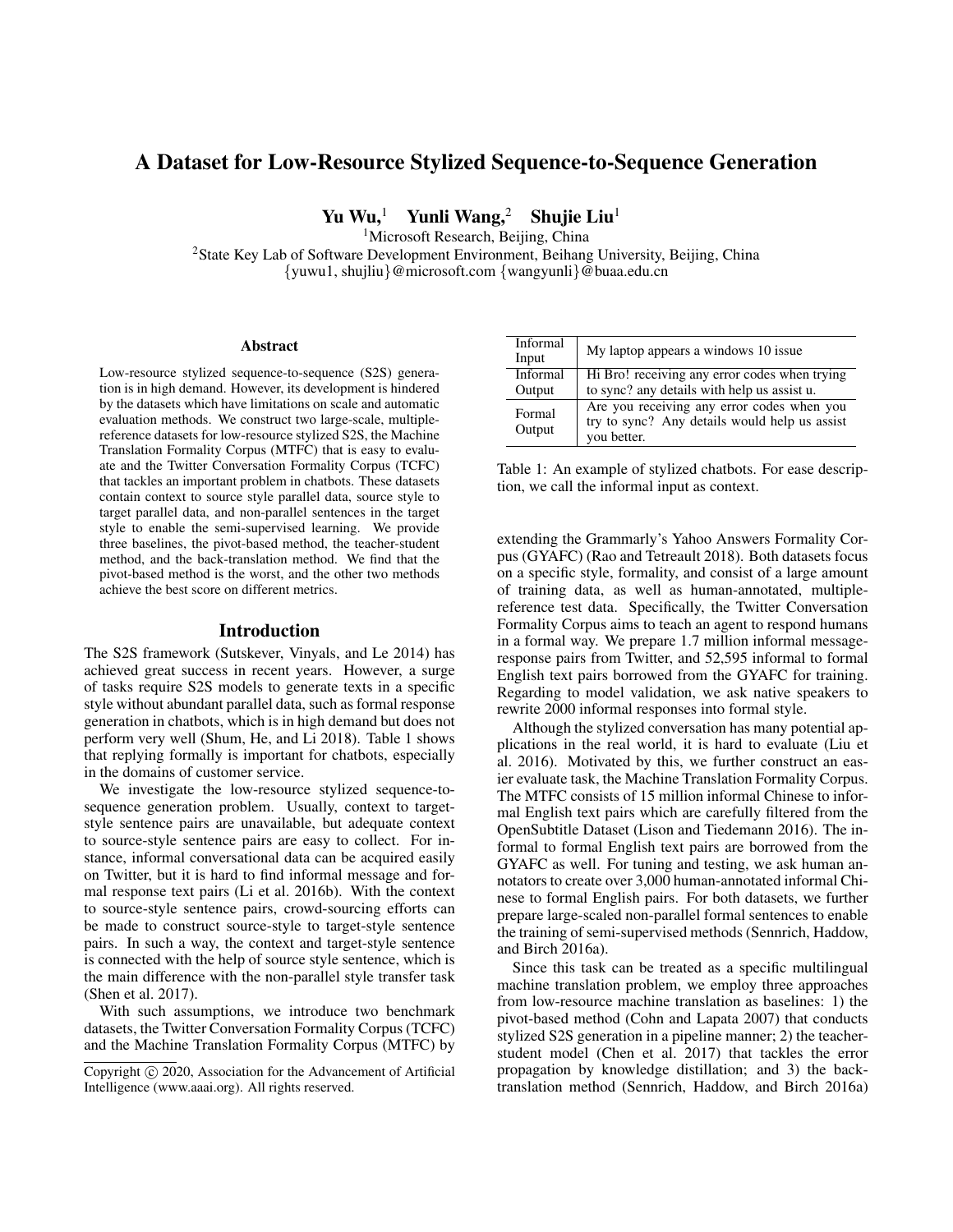|                                             | Source style and target style                     | $#$ Avg. sentence<br>per style | # Number of<br>styles       | Pivot<br>Resource | #Ref<br>Number |
|---------------------------------------------|---------------------------------------------------|--------------------------------|-----------------------------|-------------------|----------------|
| <b>Twitter Persona</b><br>(Li et al. 2016b) | Twitter Id $\leftrightarrow$ Twitter Id           | 92.24                          | 74,003                      | N <sub>0</sub>    |                |
| Kennedy's speech<br>(Wang et al. 2017)      | Twitter $\leftrightarrow$ JFK speech              | 6474                           | $\mathcal{D}_{\mathcal{L}}$ | N <sub>0</sub>    |                |
| <b>Start Wars</b><br>(Wang et al. 2017)     | Twitter $\leftrightarrow$ Start Wars movie script | 495                            | $\mathcal{D}_{\mathcal{L}}$ | N <sub>0</sub>    |                |
| PERSONA-CHAT<br>(Zhang et al. 2018b)        | Labeled persona $\leftrightarrow$ Labeled persona | 142                            | 1155                        | N <sub>0</sub>    |                |
| <b>TCFC</b><br>(Ours)                       | Twitter $\leftrightarrow$ Formal English          | 1.007.999                      | $\mathcal{D}_{\mathcal{L}}$ | Yes               | $\mathfrak{D}$ |
| <b>MTFC</b><br>(Ours)                       | Informal Chinese $\leftrightarrow$ Formal English | 1.007.999                      | $\mathcal{D}_{\mathcal{L}}$ | <b>Yes</b>        |                |

Table 2: Comparison with existing datasets. The third column is the averaged sentence number of each style (persona). The fourth column is whether the dataset provides parallel data between different styles.

that is able to leverage non-parallel data. Empirical results show that the pivot-based is the worst, indicating the problem cannot be handled perfectly by a simple combination of state-of-the-art sequence-to-sequence model and a style transfer model. The teacher-student method and the back-translation method obtain the top place on different metrics, showing that the knowledge distillation and data augmentation could mitigate some challenges of the task. Data and code are shared at https://github.com/ MarkWuNLP/Data4StylizedS2S

Our contributions are summarized as follows: 1) a challenging dataset about conversation style transfer is created, which has many potential applications in the industry; 2) a machine translation formality corpus is introduced, which is easy to evaluate and consists of large parallel and nonparallel data; 3) typical methods borrowed from machine translation are tested on the datasets.

# Related Work

Text Style Transfer: Text style transfer with parallel data has been studied by Xu et al., who transfer modern English into Shakespeare style with a phrased-based machine translation model (PBMT). S2S models have been applied on this task (Jhamtani et al. 2017) and outperform PBMT on the same dataset. Similar techniques have been done on formality style transfer proposed by Rao and Tetreault.

As parallel data is hard to obtain, researchers begin to study text style transfer in an unsupervised manner. A popular approach is to learn a sentence disentangling representation with adversarial learning (Goodfellow et al. 2014). Hu et al. use variational auto-encoders with a discriminator to guide the decoder to generate sentences with desired attributes. Shen et al. propose a model building on distributional cross-alignment for style transfer and content preservation. Additionally, several studies (Fu et al. 2018; Zhao et al. 2018; John et al. 2018; Logeswaran, Lee, and Bengio 2018) design their methods under the adversarial learning or reinforcement learning framework. Recently, several works (Zhang et al. 2018b; Lample et al. 2019) explore how to create pseudo-parallel data by leveraging unsupervised machine translation methods (Lample et al. 2018).

Text editing technique has been applied on this task in (Li et al. 2018). Multi-task learning is applied to the task (Niu, Rao, and Carpuat 2018) as well. Both style transfer and stylized S2S aim to generate text in a desired style. The difference is that stylized S2S generates a new content based on the task demands, whereas the text style transfer aims to preserve original content of the input. The most relevant work is Niu et al. (2017), which proposes to rerank generated sentences to satisfy the formality demand.

Datasets: Existing style transfer datasets focus on a "paraphrase setting", which aims to change the source sentence style while keeps its content. Popular datasets concerning sentiment modification include Yelp and Amazon (He and McAuley 2016). Gigaword (Graff and Cieri 2003) enables news style transfer, and GYAFC (Rao and Tetreault 2018) focuses on formality transfer. In contrast, our datasets require generate a specific style sentence under a conditional context, so a desired model should generate correct content along with a specific style, which significantly increases the task difficulty.

Before us, there are several works create personalized dialog datasets (Li et al. 2016b; Wang et al. 2017; Niu and Bansal 2018; Zhang et al. 2018a). Datasets of personalized dialogue systems define styles by movie character scripts (Li et al. 2016b) or Twitter Ids (Wang et al. 2017), resulting in limited sentences for a specific style compared to our datasets. As shown in 2, we can collect millions of formal/informal sentences with a high-confidence classifier, but it is very hard to collect Kennedy's style data. Furthermore, our datasets provide pivot resources (paraphrase sentences in different styles), enabling the training of pivot method. To guarantee the quality of automatic evaluation, we provide more references for testing.

### Dataset Creation Process

We create two datasets for stylized S2S generation, referred to as the Twitter Conversation Formality Corpus (TCFC) and the Machine Translation Formality Corpus (MTFC). In this section, we elaborate on how to construct a parallel corpus  $D = \{(\mathbf{x_i}, \mathbf{y}_{i,s})\}_{i=0}^N$  comprising of context to source-style sentence pairs, a parallel corpus  $\mathcal{S} = \{(\mathbf{y}_{j,s}, \mathbf{y}_{j,t})\}_{j=0}^M$  com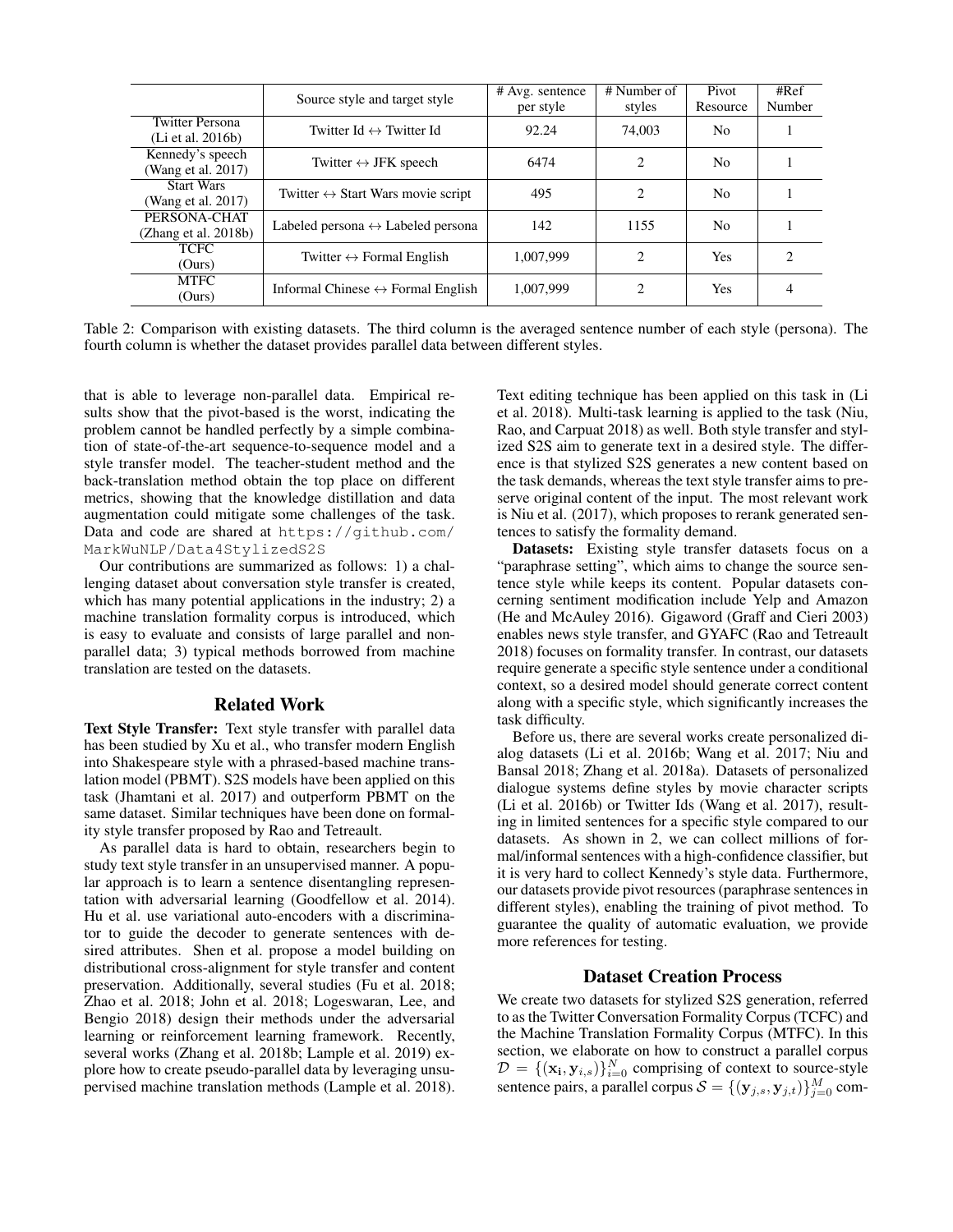prising of source-style to target-style sentence pairs, and a non-parallel corpus  $\mathcal{M}_t$  containing formal sentences. x, y<sup>s</sup> and y<sup>t</sup> refer to a context, a source-style sentence and a target-style sentence respectively.

# Background: GYAFC Dataset

Since the construction of S and  $\mathcal{M}_t$  is based on the GYAFC, we first give a brief introduction of the dataset. The GYAFC is the largest human labeled informal  $\leftrightarrow$  formal dataset. Firstly, the authors extract informal sentences from Entertainment&Music (E&M) and Family&Relationship (F&R) domains of the Yahoo Answers  $L6$  corpus<sup>1</sup> with an in-house classifier. Sentences that are questions, contain URLs and are shorter than 5 words or longer than 25 are removed. Crowd-sourcing efforts are made to construct training, validation, and test sets, in which a worker is asked to rewrite the informal sentences to formal sentences with detailed instructions. Finally, there are around 50k text pairs for training, 3k for validation and 1.5k for testing for each domain.

In this paper, we utilize the dataset of the E&M domain as S. As the in-house formality classifier in Rao and Tetreault is not released, we train a formality classifier on the human labeled 50k text pairs by regarding formal sentences as positive instances and informal ones as negative. The classifier achieves 92% accuracy on GYAFC data. We also test its performance on out-domain data (Tweets and subtitles). The accuracy on Tweets and subtitles are 83% and 78% respectively. Then we apply this classifier on sentences in E&M domain of Yahoo Answer L6 corpus, and select 1,007,999 sentences with high confidence scores as formal sentences to construct  $\mathcal{M}_t$ .

### Twitter Conversation Formality Corpus

For the TCFC, we construct dataset  $D$  by crawling messageresponse pairs from Twitter. To minimize noise, we remove messages or responses that are shorter than 5 words or longer than 25 words. In the pre-processing, we remove hashtags, emoticons, and @mentions. Finally, we got 1,727,251 message-response pairs. The message-response pairs, parallel data borrowed from the GYAFC, and the nonparallel corpus mined from Yahoo Answers are all training data of the task, the statistic of which is shown in Table 3.

We ask two native speakers  $2$  to transfer 2000 responses <sup>3</sup> to formal responses for testing (1000 for tuning and 1000 for testing), where messages are visible as well. We teach annotators with detailed instructions and examples sampled from the GYAFC dataset to ensure the rewriting quality. The annotators are permitted to abandon samples, if she cannot understand the conversation clearly. Finally, we obtain 980 and 978 messages for tuning and testing.

The average char-level edit distance between the original informal responses and the formal rewrite responses is 27.33 and the distribution of the edit distance is plotted in



Figure 1: Distribution of character-level edit distance.

Figure 1, indicating that the formality transfer cannot be completed if we only conduct a minor change. According to our statistics of 100 sampled pairs, we see specific percentages of sentence-level paraphrases (33%), phrasal paraphrases  $(42\%)$ , edits to punctuations  $(50\%)$ , expansion of contractions (22%), capitalization (53%), and normalization (9%). Definitions and examples are illusrated in Table 4. These numbers demonstrate that the task cannot be solved by generating informal responses at first and then rewrite with rules. Sentence structures are different across different styles. We discuss the performance between pivot-based method and end-to-end method in the experiment.

# Machine Translation Formality Corpus

The goal of the MTFC is to translate an informal Chinese sentence into formal English, which is easy to evaluate and facilitates the development of spoken language translation. Ideally,  $D$  should be constructed by collecting human labeled Chinese  $\leftrightarrow$  English parallel data from Yahoo Answers. However, it is very exhausted to annotate millions of parallel data for training. We select bilingual subtitle parallel data to build the dataset  $D$ . We collect a huge amount of Chinese  $\leftrightarrow$  English pairs by mining dual subtitles from the OpenSubtitle. To ensure data quality, we carefully detect and extract dual Chinese-English pairs following method in (Zhang, Ling, and Dyer 2014). Bad sentences are filtered out according to the alignment score obtained by the fast-align toolkit<sup>4</sup>. Furthermore, the formality classifier is employed to select the informal subtitles with a high confidence. All subtitles in  $\mathcal D$  have over 70% probability predicted by the classifier to be an informal sentence. We remove subtitles that are shorter than 5 words or longer than 25 words to control the data length distribution. We end up with 14 million Chinese-English pairs.

We extend the GYAFC dataset to create a validation and a test set. The GYAFC provides 2877 and 1416 informalformal English sentence pairs in the Entertainment & Music domain for tuning and test, in which each pair contains one informal sentence and four formal sentences as references. For each text pair, we asked a Chinese annotator to translate the informal English sentence into informal Chinese, since a Chinese person is capable of writing fluent sentences in

<sup>1</sup>https://webscope.sandbox.yahoo.com/ catalog.php?datatype=l

<sup>&</sup>lt;sup>2</sup>The annotators are hired by a data labeling company. Their payment is 0.5\$ per sentence.

 $3$ The averaged formality score of Tweet responses is 0.21

<sup>4</sup> https://github.com/clab/fast align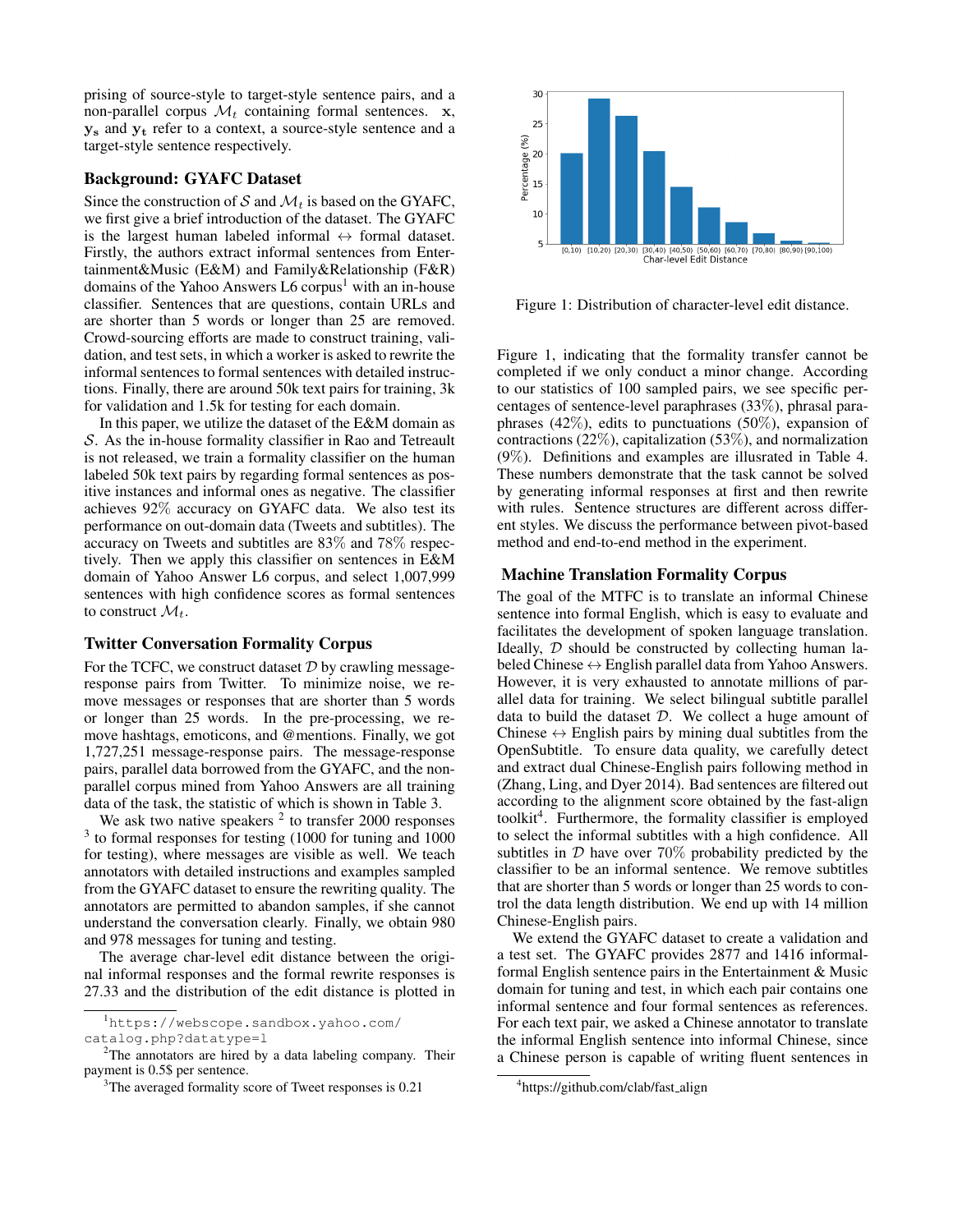|             |                     | Training              |                           | Evaluation |      |                   |
|-------------|---------------------|-----------------------|---------------------------|------------|------|-------------------|
|             | Dataset $S$         | Dataset $\mathcal D$  | Dataset $\mathcal{M}_{+}$ | Validation | Test | Avg. Words        |
| <b>MTFC</b> | 52.595/12.61/12.68  | 14.280.494/8.72/10.39 | .007.999                  | 2865       | 1412 | 12.71/12.65/12.74 |
| <b>TCFC</b> | 52, 595/12.61/12.68 | 1.727.251/12.73/11.46 | .007.999                  | 980        | 978  | 14.27/15.68/16.08 |

Table 3: Corpus statistics. In the column of dataset  $D$ , three numbers are the number of sentence pairs, the average word count of x, and the average word count of  $y_s$ . Similarly, three numbers of dataset S are the number of the sentence pairs, the word count of a source-style sentence  $y_s$ , and the average word count of a target-style sentence  $y_t$ .

| Editing type        | Definition                                    | Message                                                                                  | <b>Informal Response</b>                                                                            | Formal Response                                                                                                    |
|---------------------|-----------------------------------------------|------------------------------------------------------------------------------------------|-----------------------------------------------------------------------------------------------------|--------------------------------------------------------------------------------------------------------------------|
| Sentence Paraphrase | The sentence<br>is<br>structure<br>paraphrase | I've followed so many<br>people recently                                                 | remember when you had<br>your bio as ' i follow back<br>all swifties ' or something<br>like that ?? | Do you recall the time when<br>you have your profile set as<br>I follow back all swifties or<br>something as such? |
| Phrasal Paraphrase  | Only a phrase<br>is changed in<br>rewriting   | After 4 years I'll have<br>960K tweets                                                   | After next four months I<br>will have 25k for sure.                                                 | After the next four months I<br>will certainly have 25,000.                                                        |
| Contractions        | Contractions<br>are expanded.                 | Phone is not working,<br>reach me via Facebook or<br>Twitter if you need me              | I wondered why you <b>didn't</b><br>text me back.                                                   | I wondered why you <b>did not</b><br>text me back.                                                                 |
| Punctuation         | Rewrite fixes<br>punctuation<br>errors.       | ITS BEEN ALMOST 5<br>YEARS, WHY ARE U<br>STILL RELEVANT IN<br><b>MY LIFE!</b>            | but we only met a few<br>months ago                                                                 | but we only met a few<br>months ago.                                                                               |
| Normalization       | Informal ex-<br>pressions are<br>normalized.  | OMG THANK YOU I<br>LOVE U SM ALEX IM<br><b>SO HAPPY WITH HOW</b><br><b>IT TURNED OUT</b> | I love <b>u</b> more. And <b>u</b> should<br>be happy                                               | I love you more. And you<br>should be happy.                                                                       |
| Capitalization      | Correct word<br>capitalization<br>form.       | cheer up ! You'll find a<br>way to get the grades you<br>always do !                     | thank you Jess !<br>Hope<br>you're doing ok in college.                                             | <b>Thank</b> you JESS ! I hope<br>that you are doing well in<br>your college.                                      |

Table 4: Examples in the TCFC dataset. Our dataset provides both informal and formal responses. We analyzes editing types between informal and formal responses.

Chinese. The annotator is permitted to discard the instance he does not understand clearly. By this means, we can get 2865 and 1412 <informal Chinese, informal English, formal English sentence triples for tuning and test. In evaluation, we use <informal Chinese, formal English> text pairs to test performance.

# Approaches

# Pivot-Based Method

The most straight-forward method to tackle this problem is the pipeline-based method, also referred to as the pivotbased method (Cohn and Lapata 2007), where  $y_s$  is utilized as a pivot language to "bridge"  $x$  and  $y_t$ . Formally, the generative model ( $x \rightarrow y_t$ ) can be decomposed into two submodels, where  $\hat{\mathbf{y}}_t$  is computed by

$$
\underset{\mathbf{y_t}}{\text{argmax}} \Bigg( \sum_{\mathbf{y_s}} \Big( P(\mathbf{y_t}|\mathbf{y_s}; \theta_{y_s \to y_t}) P(\mathbf{y_s}|\mathbf{x}; \theta_{x \to \mathbf{y_s}}) \Big) \Bigg) \tag{1}
$$

where  $\theta_{y_s \to y_t}$  and  $\theta_{x \to y_s}$  are two parameters learned by maximum likelihood estimation on  $D$  and  $S$ . Due to the exponential search space, the decoding process is usually approximated with two steps. The first step aims to generate  $y_s$  conditioned on context x, formulated as

$$
\hat{\mathbf{y}}_{\mathbf{s}} = \underset{\mathbf{y}_{\mathbf{s}}}{\operatorname{argmax}} P(\mathbf{y}_{\mathbf{s}}|\mathbf{x}; \theta_{x \to y_s}). \tag{2}
$$

After that, a target style sentence is obtained by

$$
\hat{\mathbf{y}_{t}} = \underset{\mathbf{y}_{s}}{\operatorname{argmax}} P(\mathbf{y}_{t}|\mathbf{y}_{s}; \theta_{y_{s} \to y_{t}}). \tag{3}
$$

Although the pivot-based method is a reasonable solution for this task, it suffers from two problems: error propagation and model discrepancy. In practice, we cannot obtain a perfect model to translate  $x$  into  $y_s$ , therefore, errors made in the first step will propagate to the second step, which may hurt the quality of outputs. More seriously, the topics and vocabulary of  $D$  and  $S$  are loose-related, decreasing the performance of the method.

#### Teacher-Student Framework

To deal with the error propagation problem, the teacher-student framework first learns a teacher model  $P(\mathbf{y_t}|\mathbf{y_s}, \theta_{y_s \to y_t})$  with the use of S. Then, the teacher model teaches the student model  $P(\mathbf{y_t}|\mathbf{x}; \theta_{x \to y_t})$  by minimizing the KL divergence

$$
KL\bigg(P(\mathbf{y_t}|\mathbf{y_s};\theta_{y_s \to y_t})||P(\mathbf{y_t}|\mathbf{x};\theta_{x \to y_t})\bigg). \tag{4}
$$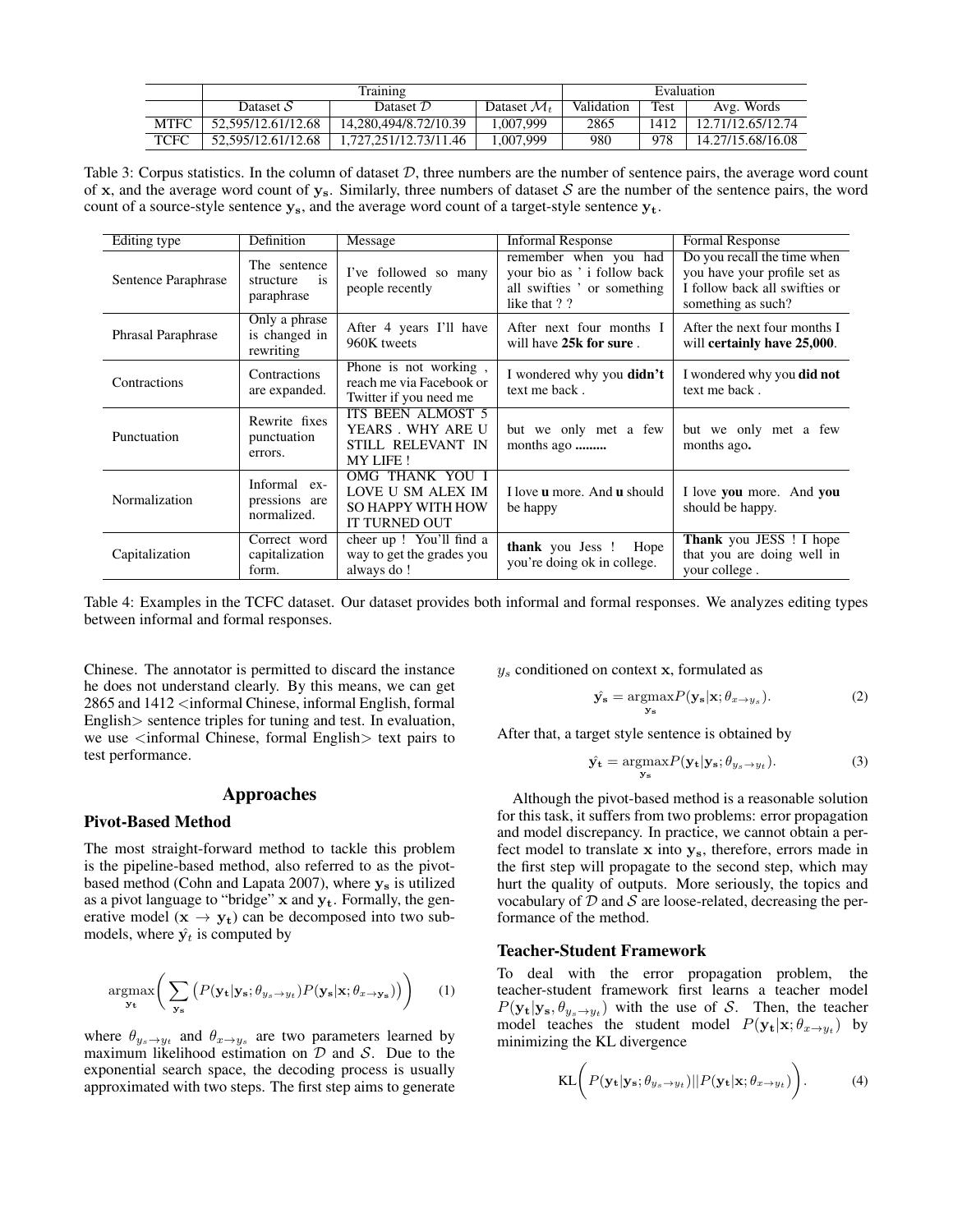

Figure 2: The picture shows how to create pseudo-parallel data and how to generate style-specific sentences.

Because  $\theta_{y_s \to y_t}$  is fixed in the teaching process, Equation 4 is rewritten as

$$
\mathcal{J} = -\sum_{(\mathbf{x}, \mathbf{y}_s) \in \mathcal{D}} \sum_{\mathbf{y'_t}} q(\mathbf{y'_t} | \mathbf{y}_s) \log P(\mathbf{y'_t} | \mathbf{x}; \theta_{x \to y_t}), \quad (5)
$$

where  $q(\mathbf{y'_t}|\mathbf{y_s})$  represents the teacher's sequence distribution over the sample space of all possible sequences. Due to the exponential search space, we consider an approximation of the objective by replacing the teacher distribution  $q$  with

$$
q(\mathbf{y_t}|\mathbf{y_s}) = \mathbb{1}\{\hat{\mathbf{y_t}} = \underset{\mathbf{y_t'}}{\text{argmax}} q(\mathbf{y_t'}|\mathbf{y_s})\} \tag{6}
$$

where  $\mathbb{1}(\cdot)$  is an indicator function, and  $\hat{\mathbf{y}_t}$  is obtained by beam search. Finally, the objective function is formulated as

$$
\mathcal{J} = -\sum_{(\mathbf{x}, \mathbf{y}_s) \in \mathcal{D}} \mathbb{1}\{\mathbf{y_t} = \hat{\mathbf{y_t}}\} \log P(\mathbf{y_t}|\mathbf{x}; \theta_{x \to y_t}). \tag{7}
$$

Equation 7 gives to a simple training procedure, in which the student network is trained on the data generated by a teacher network. The procedure allows the parameter estimation in one model, avoiding error propagation problem.

### Back-Translation

Back-translation (Sennrich, Haddow, and Birch 2016a) has proven effective on data augmentation. It has been widely applied to various tasks, such as unsupervised machine translation (Lample et al. 2018) and text style transfer (Rao and Tetreault 2018). We also test the performance of backtranslation on stylized S2S generation.

Specifically, we first train two back-directional models, including a target-style to source-style model parameterized by  $P(\mathbf{y_s}|\mathbf{y_t}, \theta_{y_t \to y_s})$ , and a source-style to context model parameterized by  $\tilde{P}(\mathbf{x}|\mathbf{y}_{s}, \theta_{y_{s} \to x})$ . The pseudo-parallel data are created by two ways, using a limited parallel corpus S and a large scale non-parallel corpus  $\mathcal{M}_t$  respectively.  $\forall (y_s, y_t) \in S$ , we translate  $y_s$  to  $\hat{x}$  with

$$
\hat{\mathbf{x}} = \underset{\mathbf{x}}{\operatorname{argmax}} P(\mathbf{x}|\mathbf{y}_{\mathbf{s}}, \theta_{y_s \to x}). \tag{8}
$$

forming a pseudo text pair  $(\hat{\mathbf{x}}, \mathbf{y}_t)$ . Similarly,  $\forall \bar{\mathbf{y}} \in \mathcal{M}_t$ , we translate  $\bar{y}$  to  $\hat{x}$  with

$$
\underset{x}{\operatorname{argmax}} \bigg( \sum_{\mathbf{y}_{\mathbf{s}}} \big( P(\mathbf{x}|\mathbf{y}_{\mathbf{s}}, \theta_{y_s \to x}) P(\mathbf{y}_{\mathbf{s}}|\bar{\mathbf{y}}_{\mathbf{t}}, \theta_{y_t \to y_s}) \big) \bigg). \qquad (9)
$$

where the decoding process is also decomposed to two discrete steps as described in Equation 2 and 3, forming a pseudo-parallel data  $(\hat{\mathbf{x}}, \bar{\mathbf{y_t}})$ . By merging the data generated by Equation 8 and 9, a large pseudo-parallel dataset  $\mathcal{P} = \{(\mathbf{\hat{x}}_1, \mathbf{y'}_{t,1})\}$  is obtained. Finally, we use  $\mathcal{P}$  to train a generative model by maximizing the log-likelihood of

$$
\mathcal{J} = \sum_{l} \log P(\mathbf{y'}_{t,l} | \hat{\mathbf{x}}_l, \theta_{x \to \mathbf{y_t}}).
$$
 (10)

Both teacher-student and back-translation methods create pseudo-parallel data for model training, with the difference that the target side of back-translation generated data is human written, while it is model generated for teacher-student methods, whose source side is human written.

## Data Augmentation

As 50k text pairs are not large enough for a NMT model, we employ a data augmentation technique for above three three methods, which will increase the accuracy of the estimation of  $P(\mathbf{y_t}|\mathbf{y_s}; \theta_{y_s \to y_t})$  and  $P(\mathbf{y_s}|\bar{\mathbf{y_t}}, \theta_{y_t \to y_s})$ . Inspired by (Lample et al. 2018), we train a formal  $\rightarrow$  informal model by employing the PBMT model, where the language model of PBMT is trained on the E&M and F&R domains of Yahoo Answers L6. Then we utilize the PBMT to translate sentences in  $\mathcal{M}_t$  to informal style. After removing poor quality back-translation results (word repetition or too long), we merge the back-translation results with original text pairs in S. It should be noted that text pairs in S are duplicated 10 times to ensure the quality of the final pseudo-parallel data.

# Experiments

# Implementation Details

We describe implementation details on the MTFC, and the situation on the TCFC is similar. In the pivot-based model, the Transformer model (Vaswani et al. 2017) is adopted to approximate the conditional sequence generation probability  $P(\mathbf{y}_s|\mathbf{x}, \theta_{x \to y_s})$ . The transformer model consists of a 6-layer encoder and decoder, whose model size is 512. The multi-head attention quantity is 8. All models are trained on 4 Tesla Titan X GPUs for a total of 200K steps using the Adam algorithm (Kingma and Ba 2014) with  $\beta_1 = 0.9$  and  $\beta_2 = 0.98$ . We employ the byte-pair encoding (BPE) approach (Sennrich, Haddow, and Birch 2016b) to handle the open vocabulary problem, whose size is 25,000. The initial learning rate is set to 0.2 and decayed according to the schedule in (Vaswani et al. 2017). During training, the batch size is 4096 words and checkpoints are created every 5000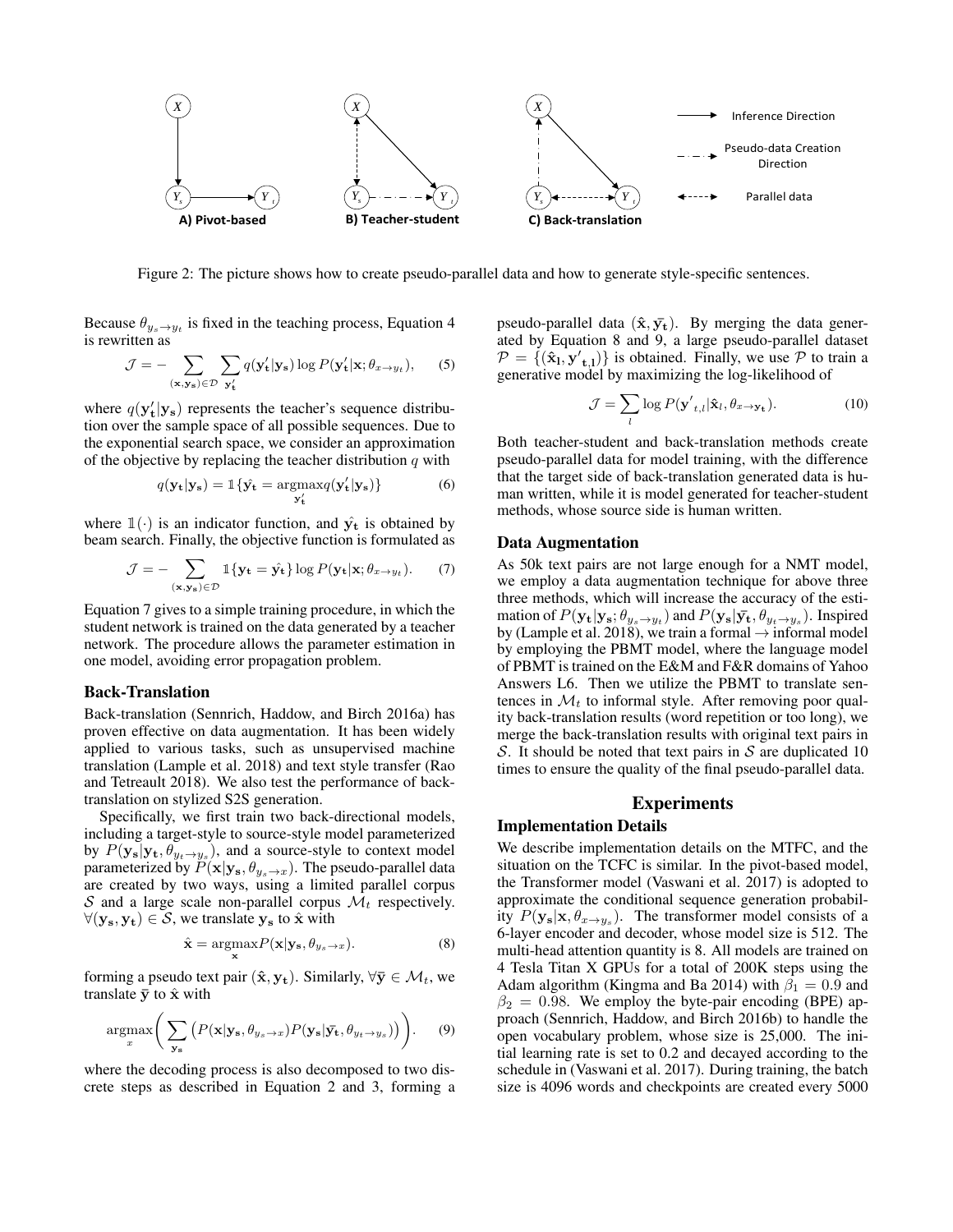|                   | Formality |         |       | Fluency | Overall     |       |  |
|-------------------|-----------|---------|-------|---------|-------------|-------|--|
|                   | Auto      | Human   | Auto  | Human   | <b>BLEU</b> | Human |  |
| <b>Base Model</b> | 0.555     | $-0.31$ | 3.61  | 3.65    | 33.47       | 2.65  |  |
| $Pivot_{rule}$    | 0.679     | 0.14    | 3.58  | 3.68    | 37.83       | 3.14  |  |
| $Pivot_{model}$   | 0.757     | 0.25    | 3.64  | 3.57    | 38.75       | 2.76  |  |
| Teacher-student   | 0.768     | 0.57    | 3.60  | 3.78    | 40.07       | 3.22  |  |
| Back-translation  | 0.707     | 0.46    | 3.59  | 3.75    | 40.68       | 3.28  |  |
| Correlation       | 0.396     |         | 0.211 |         | 0.435       |       |  |

Table 5: Results on the MTFC. The last row shows the Spearman rank correlation (Spearman 1987) between an automatic metric and the human annotation. Content preservation, a typical metric of style transfer, is not employed in this paper, because this is a language translation task.

|                                     |       | Formality |      | Fluency |        | Overall |       |       | Diversity |         |         |
|-------------------------------------|-------|-----------|------|---------|--------|---------|-------|-------|-----------|---------|---------|
|                                     | Auto  | Human     | Auto | Human   | BLEU-2 | Avg     | Ext   | Grd   | human     | $Dis-1$ | $Dis-2$ |
| <b>Base Model</b>                   | 0.506 | 0.95      | 3.25 | 4.63    | . 93   | 0.641   | 0.414 | 0.484 | 2.21      | 0.086   | 0.247   |
| $Pivot_{rule}$                      | 0.583 | 1.13      | 3.69 | 4.71    | 2.86   | 0.662   | 0.425 | 0.500 | 2.41      | 0.071   | 0.216   |
| $\overline{\mathrm{Pivot}}_{model}$ | 0.807 | .42       | 3.72 | 4.75    | 3.47   | 0.681   | 0.427 | 0.527 | 2.51      | 0.065   | 0.205   |
| Teacher-student                     | 0.862 | . 77      | 3.73 | 4.68    | 4.10   | 0.684   | 0.425 | 0.538 | 2.87      | 0.052   | 0.155   |
| Back-translation                    | 0.844 | 2.02      | 3.72 | 4.62    | 3.97   | 0.684   | 0.423 | 0.530 | 3.16      | 0.113   | 0.320   |
| Correlation                         |       | 0.355     |      | 0.189   | 0.08   | 0.177   | 0.169 | 0.172 | -         |         |         |

Table 6: Results on the TCFC.

batches. The generative probability of  $P(\mathbf{y_t}|\mathbf{y_s}, \theta_{y_s \to y_t})$  is estimated by a sequence to sequence (S2S) model, in which the encoder and decoder are 1-layer GRU with 512 units.

Regarding the teacher-student model, we employ the GRU in the pivot-based model as the teacher model, which translates informal English sentences to formal English. A Transformer is used as the student model, which is trained from scratch on these text pairs using Equation 7. In terms of back-translation, we fine-tune the Transformer used in the pivot-based model with pseudo-parallel data generated by the back translation. For all models, the beam size is 4 and the length penalty is 1.2. We further report results of the base model and the  $Pivot_{rule}$ . The base model means that we directly evaluate the generated  $y_s$  of the Pivot $_{model}$ . Pivot<sub>rule</sub> represents that we rewrite the generation result  $y_s$ with several effective rules.<sup>5</sup>

# Evaluation Metrics

Formality: We train a GRU based classifier using the training data of the GYAFC by regarding formal/informal sentences as positive/negative instances respectively. The formality classifier achieves 92% accuracy on the validation and test data of the GYAFC. We utilize the classifier to assign a formality score for a generated sentence as an automatic evaluation metric.

Fluency: We employ the method proposed in (Heilman et al. 2014) to evaluate the output fluency. It is a statistical model, which is able to assign a score from 0 to 4 for the grammar correctness of a sentence.

Overall Evaluation: We evaluate machine translation results with case-sensitive BLEU (Papineni et al. 2002). In terms of conversation, following suggestions in (Liu et al. 2016), we evaluate results with Embedding Average (Avg), Embedding Extrema (Ext), Embedding Greedy (Grd) and BLEU-2. Following Li et al., we evaluate the response diversity based on the ratios of distinct unigrams and bigrams, denoted as Distinct-1 and Distinct-2.

Human Evaluation: The outputs of 300 randomly sampled contexts are chosen for human evaluation. Three human annotators are required to label the formality score of all model outputs from -3 to 3, denoted as: -3: Very Informal, -2: Informal, -1: Somewhat Informal, 0: Neutral, 1: Somewhat Formal, 2: Formal and 3: Very Formal. We also ask humans to evaluate output fluency on a scale of 5: 5: Perfect, 4: Comprehensible, 3: Somewhat Comprehensible, 2: Incomprehensible 1 Other. We further assign a relative rank for each model output by considering its overall quality. Specifically, given a context sentences, we collect and shuffle outputs of different models, and then ask humans to rank them in a descending order, where the top one gets a score of 4, the second one gets a score of 3,  $\text{etc}^6$ . For each output, its appropriateness to the context has a higher priority than its formality in labeling. The overall score is

$$
overall(m_i) = \frac{1}{|C|} \sum_{c \in C} rank(y_{c,m_i})
$$
 (11)

where  $m_i$  denotes the *i*-th model,  $C$  is a set of contexts, and  $y_{c,m_i}$  is the output of  $m_i$  for  $c$ .

### Evaluation Results

Tables 5 and 6 show the evaluation results.

Human Assessment: Regarding the MTFC, the backtranslation and teacher-student method are top-2 in terms of overall quality, since both of them avoid error propagation

<sup>&</sup>lt;sup>5</sup>Rules include capitalization, lowercase words with all upper characters, remove repetitive words, expand contractions, and remove slang and swear words.

<sup>&</sup>lt;sup>6</sup>If a relative rank is  $y_{c,m_1} > y_{c,m_2} = y_{c,m_3} > y_{c,m_4}$ , they will receive 4,3,3,1 respectively.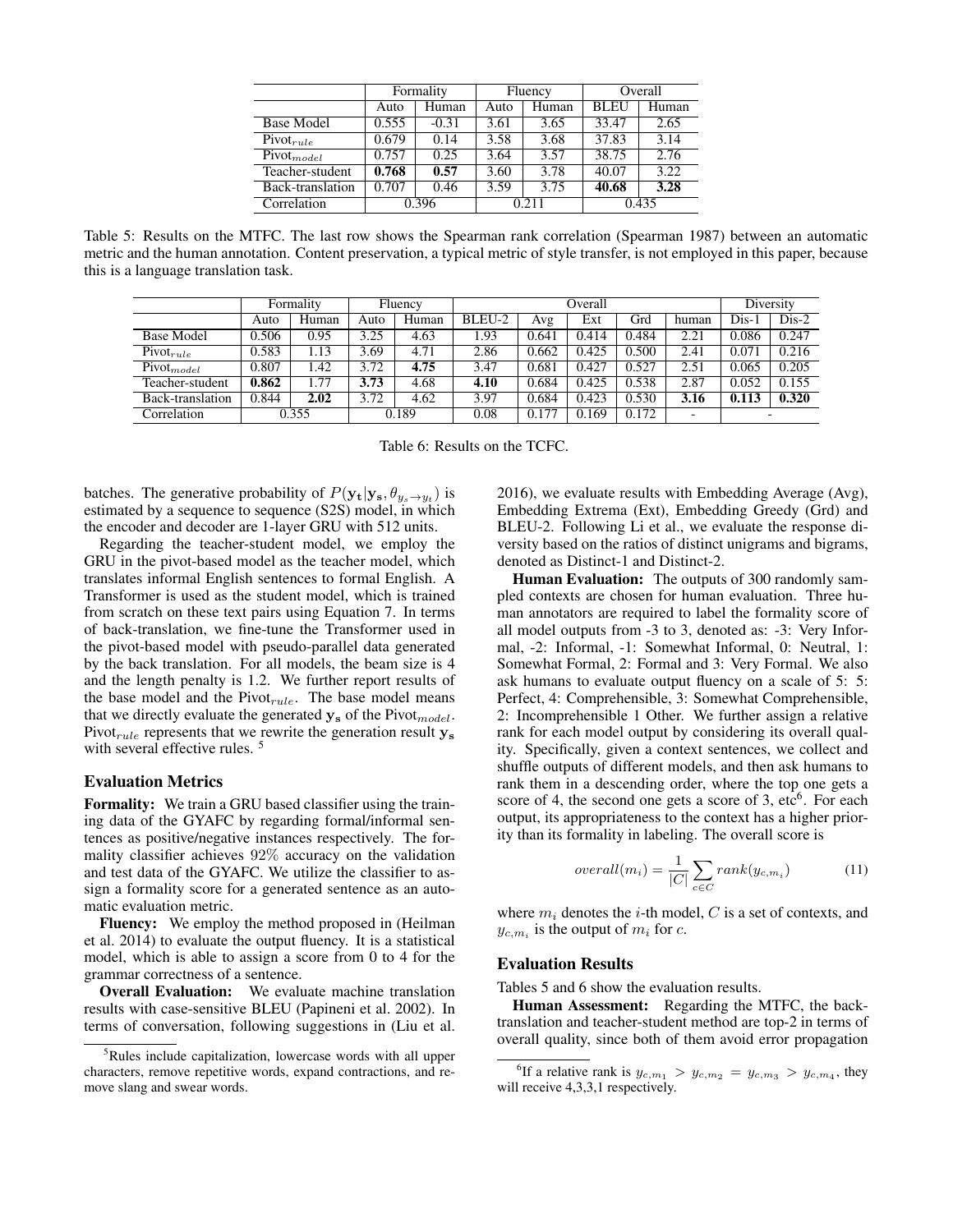| Editing type     | $\%$ in dataset<br>and output | Translation<br>Direct<br>(Base model)                                              | Teacher-student (TS)                                                      | Ground Truth                                                                              |
|------------------|-------------------------------|------------------------------------------------------------------------------------|---------------------------------------------------------------------------|-------------------------------------------------------------------------------------------|
| Big Paraphrase   | 42\%/19\%                     | who<br>For<br>guy<br>a<br>doesn't like romantic<br>movies, this is really<br>nice. | This is really good<br>for a man who does<br>not like romantic<br>movies. | As a man that gener-<br>ally does not like ro-<br>mantic movies, this<br>was really nice. |
| Small Paraphrase | $26\% / 29\%$                 | This is the stupidest<br>thing I seen in years.                                    | the<br>That is<br>most<br>stupid thing I have<br>seen in years.           | It is the biggest load<br>of foolishness that I<br>have seen for ages.                    |
| Rule             | 32%/52%                       | It's time to move on.                                                              | It is time to move on                                                     | It is time to move on                                                                     |

Table 7: Editing Analysis on the MTFC. We distinguish big/small paraphrase by whether the sentence structure is changed. The first number in the second column represents the ratio in the dataset.

by completing this task with an end-to-end model. Teacherstudent method achieves the best score on formality, because 1) the formality patterns given by the teacher model are easier to learn for a neural model, and 2) pseudo-data of backtranslation may contain noise. As expected, the pivot $_{model}$ cannot handle the task well, even worse than  $pivot_{rule}$  on the overall quality. After observing the outputs, pivot $_{model}$ sometimes misses important words to increase output formality in style transfer that drastically hurts the translation quality. Another possible reason for a bad BLEU score is that the topic of  $D$  (i.g. training data of the pivot $_{model}$ ) may slightly differ from the topic of dataset  $S$ . All models show comparable results on fluency, because their decoders are all based on neural models which are able to generate plausible sentences. The trend on the TCFC is similar to the MTFC. Formality and fluency scores on the TCFC dataset are slightly higher than the MTFC. A possible explanation for this might be that output sentences in conversation are shorter and more generic, so they are easier to transfer.

Automatic Assessment: For the MTFC, automatic metric of formality and BLEU correlate with human moderately well, but fluency score correlates with human poorly. This is mainly because the statistical model is trained on essays which may slight differ from sentences of Yahoo Answers. On the TCFC, all overall metrics show weak correlation with human judgments, which is consistent with conclusion in (Liu et al. 2016). By comparison, MTFC is a better choice for automatic evaluation. Responses generated by the backtranslation method are more diverse. It mainly because nonparallel sentences in  $\mathcal{M}_t$ , sampled from Yahoo Answers, are more diverse and informative than sentences in dialogue.

## **Discussion**

Quality across sentence length: We break up the testset of the MTFC into buckets based on source sentence length (0-5 subword tokens, 5-10 subword tokens, etc.) and compute corpus-level BLEU scores for each. Figure 3 shows that the performance of all models decreases as the input sentence becomes longer. The back-translation and teacherstudent model outperform the pivot-based model when a source sentence is long. This is mainly because error propagation becomes more serious as inputs become longer. The undesirable translation quality of context to source style may severely hurt the performance the subsequent style transfer



Figure 3: BLEU scores across sentence length.

model, but end-to-end models can alleviate this problem.

Editing Analysis: We evaluate the editing types of the constructed datasets and test whether the baselines can accomplish these. We randomly select 100 informal-formal English text pairs from the MTFC, and find that the constructed datasets are super rich in abstractive transformations (42% big paraphrase and 26% small paraphrase), which demonstrates the difficulty of the datasets. However, when we compare the base model and the teacher-student model, we find that the ratio of big/small paraphrase drops to 19%/29%. It indicates that even the best performance model does not learn the paraphrase very well. Hence, there is a substantial room for future work to investigate the abstractive transformations.

# Conclusion and Future Work

We focus on low-resource stylized sequence-to-sequence generation and construct two large-scale datasets. The MTFC is easy to evaluate, and the TCFC is beneficial to the dialogue system. We further test the performance of three methods, and find that current models cannot learn paraphrase well. In the future, we will investigate how to migrate this problem with limited parallel data.

### References

Chen, Y.; Liu, Y.; Cheng, Y.; and Li, V. O. K. 2017. A teacher-student framework for zero-resource neural machine